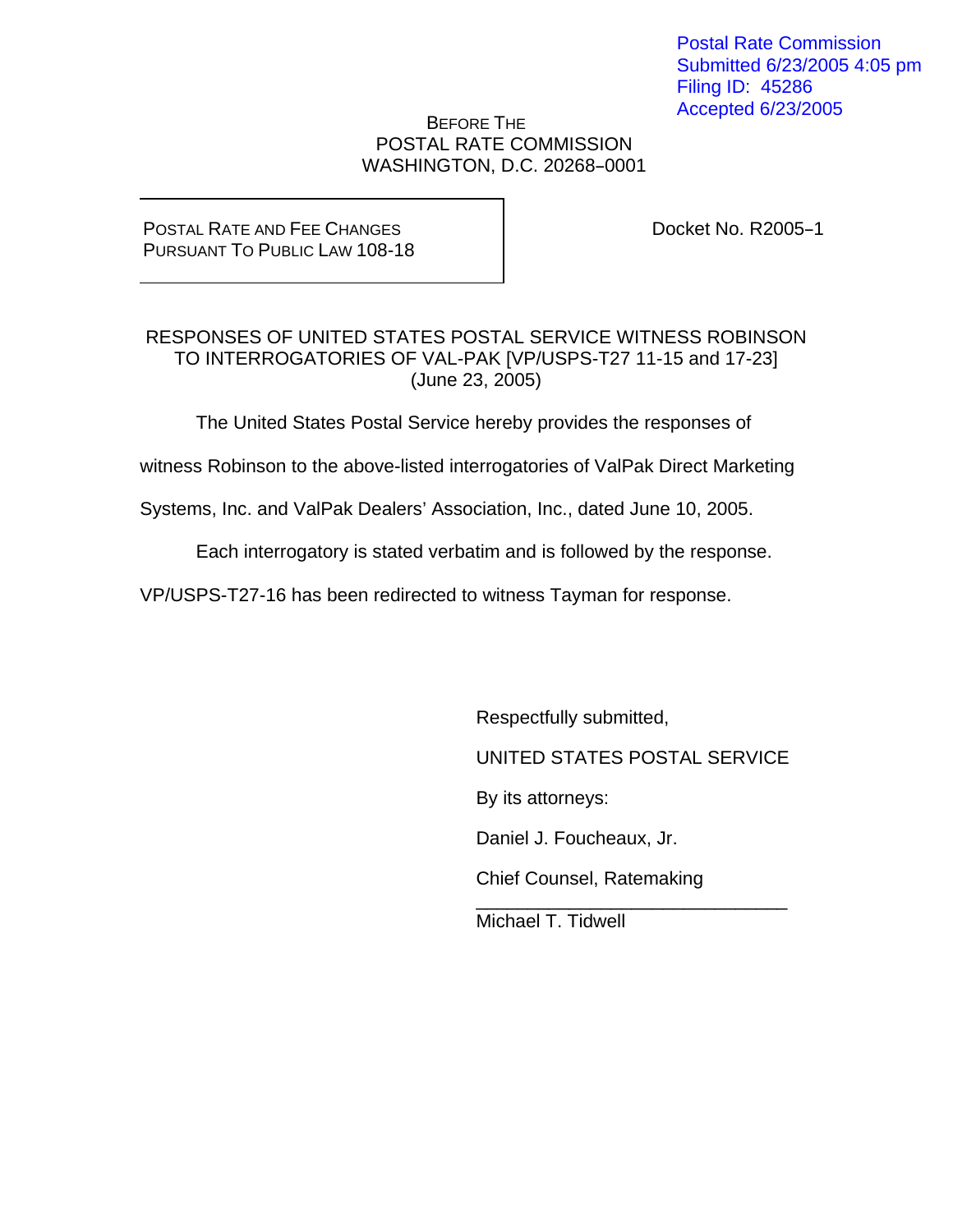## **VP/USPS-T27-11.**

Please refer to your response to VP/USPS-T28-17(d), redirected from witness Taufique (USPS-T-28), where you state that "In this example, it is unclear whether you are referring to marginal costs or total costs of providing a product," and, in referring to the response of witness Taufique to VP/USPS-T28-17(c), you state "Therefore, I do not believe, given the break-even constraint and the level of institutional costs, that the pricing of Postal Service products could necessarily result in rates and fees equal to marginal costs for every product."

- a. Please define the term "product" as you use that term in your abovequoted response.
- b. Please refer to your definition of "product" in preceding part a and identify the number of Postal Service products that currently exist in the ECR commercial subclass and, referring to Rate Schedule 322 in the Request, please describe what those products are.

# **RESPONSE**

a. In my response to VP/USPS-T28-17(d), I use the term "product" as being

equivalent to a subclass or special service for which the nine pricing

criteria are applied in determining the cost coverage.

b. One. The entire Standard Mail Enhanced Carrier Route subclass.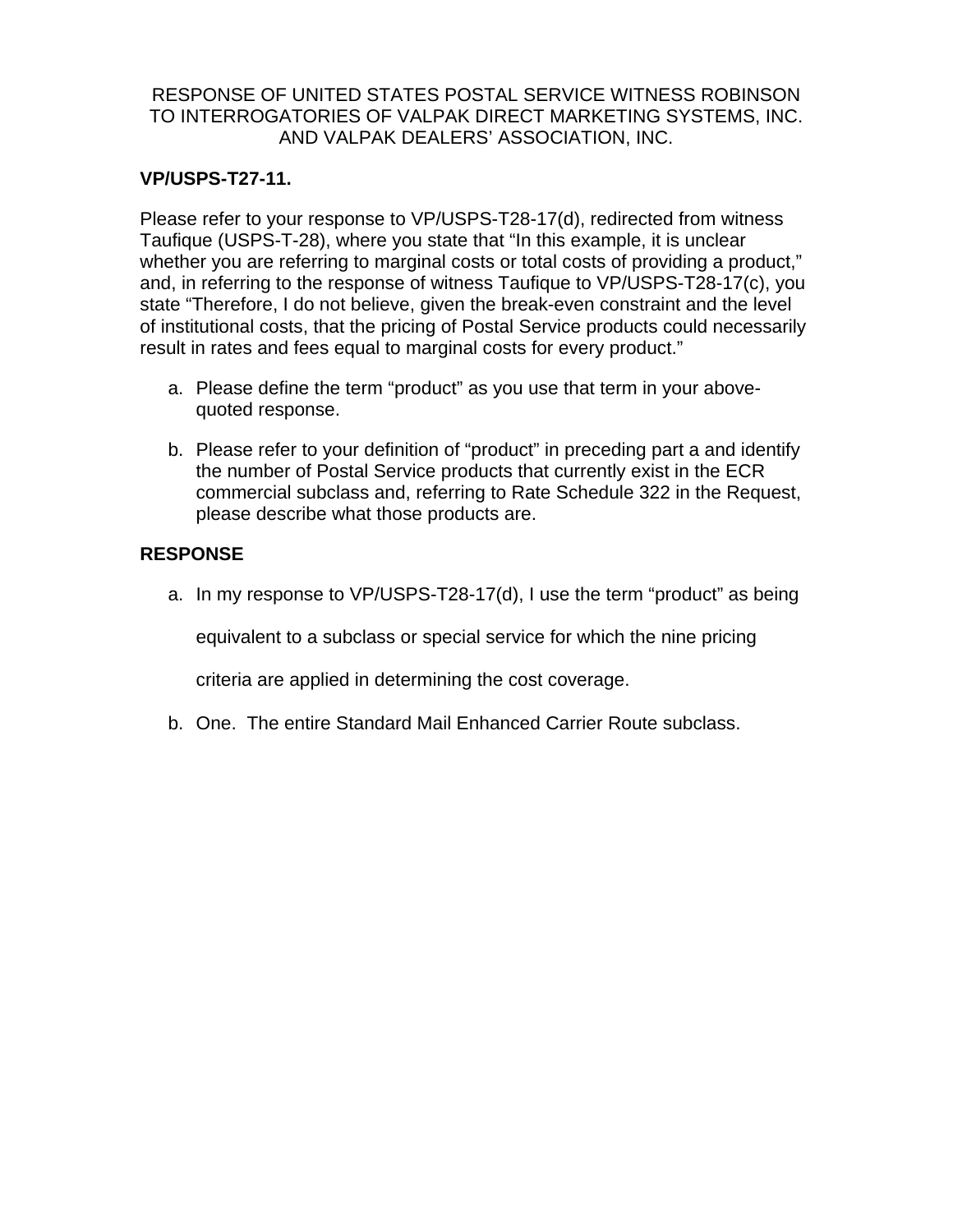#### **VP/USPS-T27-12.**

Would you agree that a change in rates described generally as a 5.6 percent "across-the-board" increase represents an approach to setting rates that is both formulaic and unusual? If you do not agree that this is a formulaic approach to rate setting, please explain why not, and define or state what in your opinion would constitute a formulaic approach.

#### **RESPONSE:**

I would agree that the Postal Service's proposed 5.4 percent across-theboard increase in rates and fees is "unusual" because the Postal Service has only requested an across-the-board increase in one other docket: Docket No.

R94-1.

I would agree also that the proposed 5.4 percent across-the-board rate

increase involves calculating proposed rates using a formula, that is,

Proposed Rate = Current Rate \* 1.054

with some adjustments based on rounding constraints, statutory requirements associated with Within County Periodicals, and, in the case of Registered Mail and Periodical Applications Fees, to cover costs.

However, I do not agree that this is a "formulaic approach to rate setting." A formulaic approach to ratemaking would apply the same method to ratemaking regardless of the circumstances surrounding the rate request. Formulas can be applied in rate design without the approach being "formulaic." Appropriate ratemaking requires that the full context surrounding a rate request be considered and incorporated into the rate proposal. In this case, the Postal Service has considered the full set of circumstances surrounding the rate request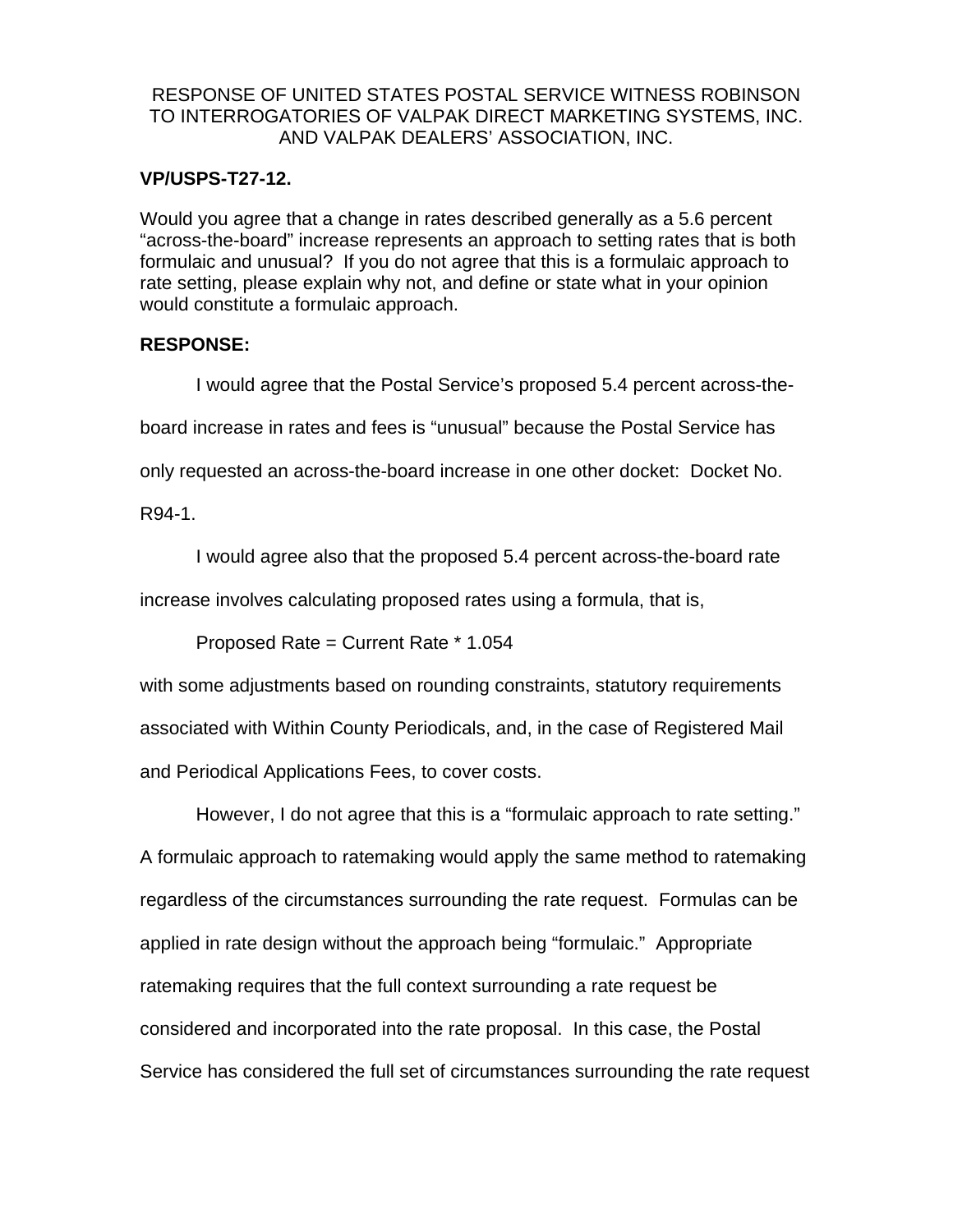#### **RESPONSE to VP/USPS-T27-12 (continued)**:

including the facts that if the escrow obligation did not exist a change in rates would not have been requested, and rate relationships and cost coverages would not have been changed. Moreover, the escrow requirement is not associated with the provision of any particular subclass or special service.

The rate request in this docket has been designed to recover the escrow requirement in the most fair and equitable way possible – on a pro rata revenue basis. As discussed in my testimony, other methods could have been used – for example allocation of the escrow burden based on contribution or attributable costs or a judgmental assignment of the escrow burden to individual mail subclasses – but these would have placed the escrow burden disproportionately on some groups of customers in a way that I believe would be unfair and inequitable.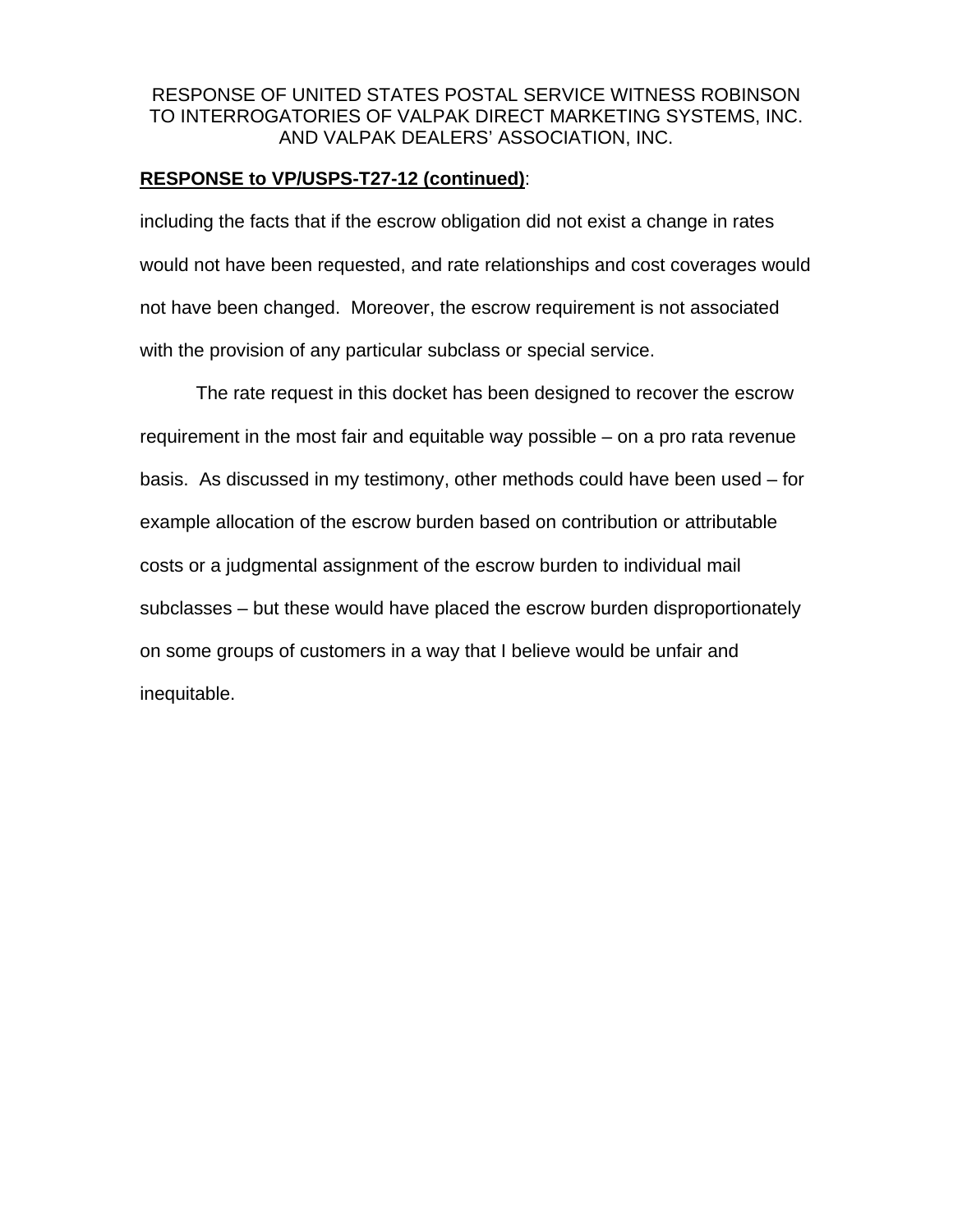## **VP/USPS-T27-13.**

Please refer to your testimony at page 7 (ll. 9-10), where you state that "While the Postal Service incurs other institutional costs, these other costs, unlike the escrow requirement, are related to the provision of mail services...."

- a. Where you refer here to "the provision of mail services," please explain whether you are referring to the current (or future) provision of mail services, or to the provision of mail services at any and all times in the past?
- b. To the extent that the Postal Service's institutional costs have included retroactive payments to cover workers' compensation costs for injuries incurred prior to enactment of the Postal Reorganization Act, would you consider those costs to be for the provision of mail services? Please explain why a retroactive payment for costs incurred so many years ago should be considered as falling within the ambit of "provision of mail services."
- c. Since the current law now requires the Postal Service to pay all retirement costs for Postal Service employees who have credit for military service, would you consider that portion of retirement costs related to military service to be for the provision of mail services? Please explain why this particular portion of retirement costs should be considered as falling within the ambit of "provision of mail services," and explain what distinguishes this expense from the institutional overhead expense imposed by the escrow obligation.

## **RESPONSE:**

a. I am referring to institutional costs included in the test-year cost estimates.

In discussing the costs incurred in association with the provision of mail or

postal services as compared to the escrow obligation, I am drawing a

distinction between costs associated with the ongoing operations of the

Postal Service and the escrow requirement that is not been dedicated to

any specific use by Congress. As witness Tayman observed,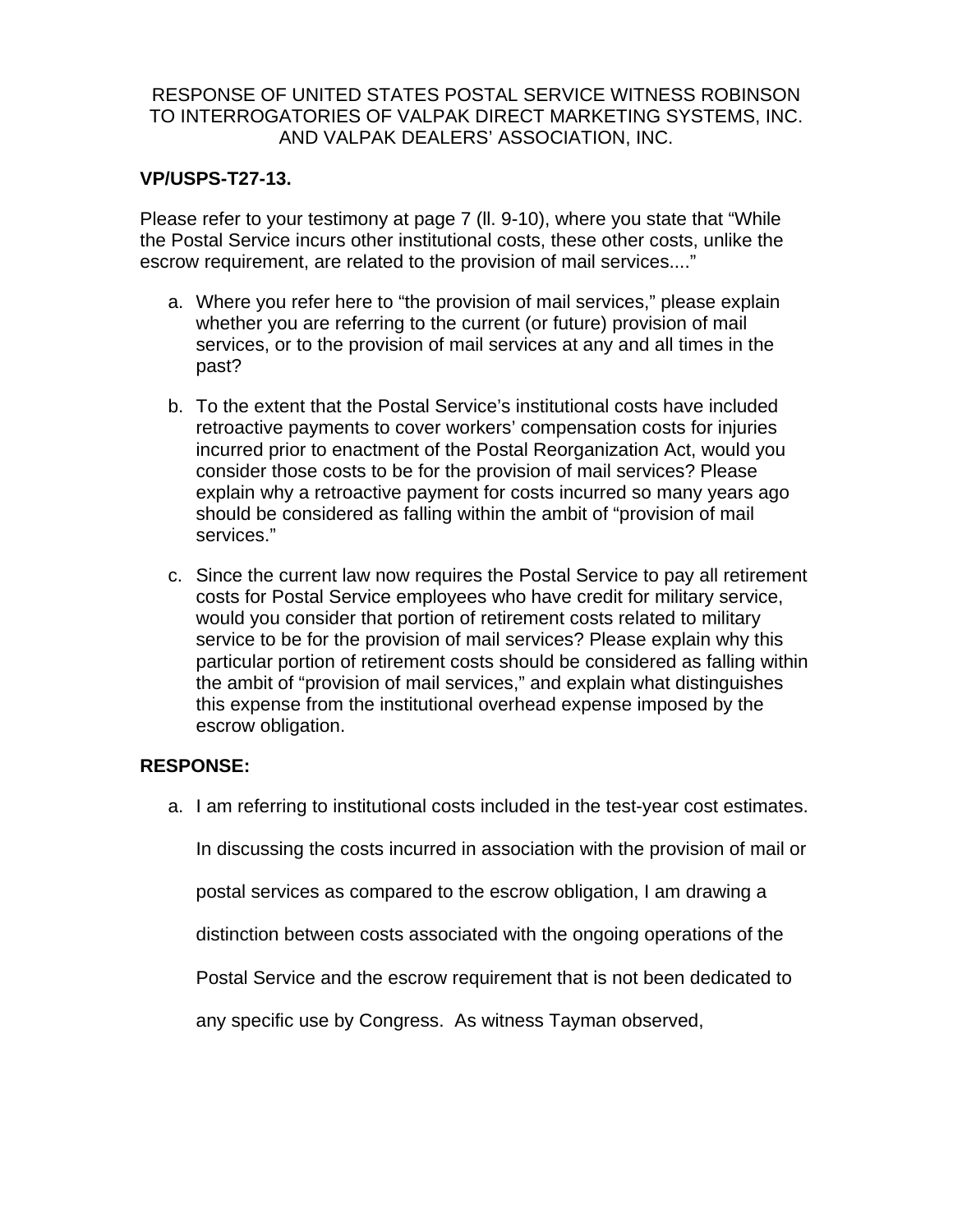### **RESPONSE to VP/USPS-T27-13 (continued)**:

The amount of the escrow expense is arbitrarily determined in the sense that it represents the difference between the funding requirement relating to a legitimate estimate of the Postal Service's CSRS obligations and an estimate of these obligations that was determined to be substantially in error." USPS-T-6 at 12, lines 4-8.

#### $b. -c.$

As discussed above, I would consider costs incurred for the ongoing operation of the Postal Service to be "related to the provision of postal services" as I define that term in the response to part a. While accounting principles and, in the case of the escrow obligation, Public Law 108-18 (discussed by witness Tayman, USPS-T-6) govern the treatment of specific costs and their inclusion in the test-year, for the purposes of this discussion, I am not referring to the provision of mail services in any specified period. The distinction I am making between these costs and the escrow obligation is that the escrow obligation has not been dedicated to any specific use by Congress.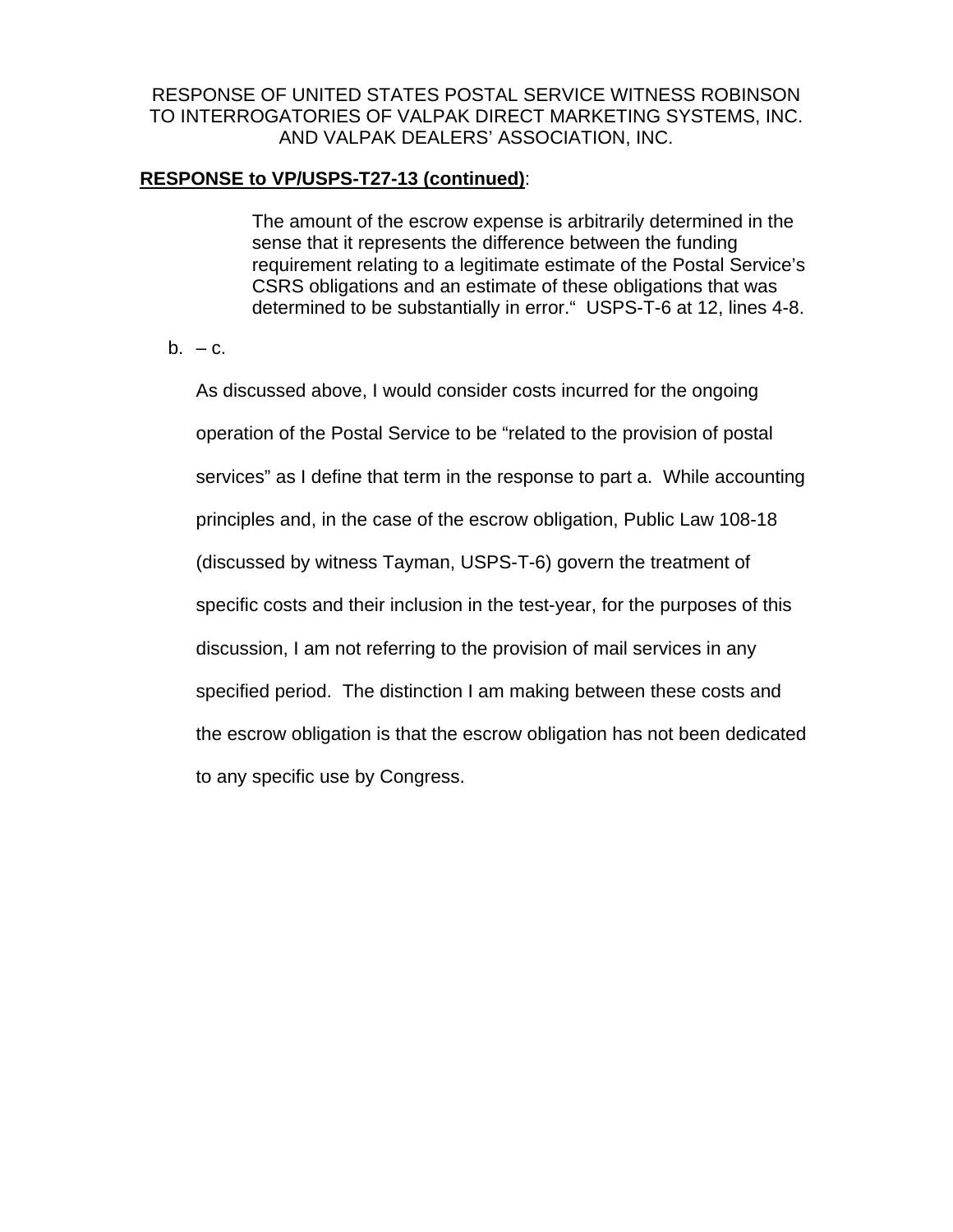## **VP/USPS-T27-14.**

Please refer to your testimony at page 6 (ll. 19-20) where you state that "postal management was faced with the question of how to **most equitably** recover the escrow burden in a circumstance where they would not otherwise be proposing changes in rates and fees." (Emphasis added.) Please also refer to your testimony at page 8 (ll. 11-12) where you state that "[a]llocating the escrow obligation *pro rata* based on revenue spreads the burden of the escrow requirement **equitably**...." (Emphasis added.)

- a. Is it your opinion that an across-the-board percentage increase in rates is the most equitable way of recovering an increase in institutional costs?
- b. Is it your opinion that any other set of rate increases not based pro rata on revenue would be a less equitable way of recovering either (i) any increase in institutional costs, or (ii) an increase in institutional costs mandated by Congress? Please explain your answer.
- c. Unless your answer to preceding part a is an unqualified affirmative, please indicate whether it is your opinion that an across-the-board percentage increase in rates is the most equitable way of recovering an increase in institutional costs only when the increase is mandated by Congress. If this is your opinion, please (i) explain why obligations mandated by Congress require different treatment, and (ii) opine as to why Congress has not enacted a special subsection under Section 3622(b) to allow the Postal Service and the Postal Rate Commission to deal with this situation, or (iii) explain why the Postal Service, in the absence of such legislation, has take it upon itself to decide that the existing rate-setting criteria in Section 3622(b) of the Postal Reorganization Act are inadequate and different treatment is required.

## **RESPONSE**

a. No. It is my opinion that the proposed across-the-board increase is the

most equitable way to recover this specifically-identified institutional cost –

the Congressionally-mandated escrow obligation.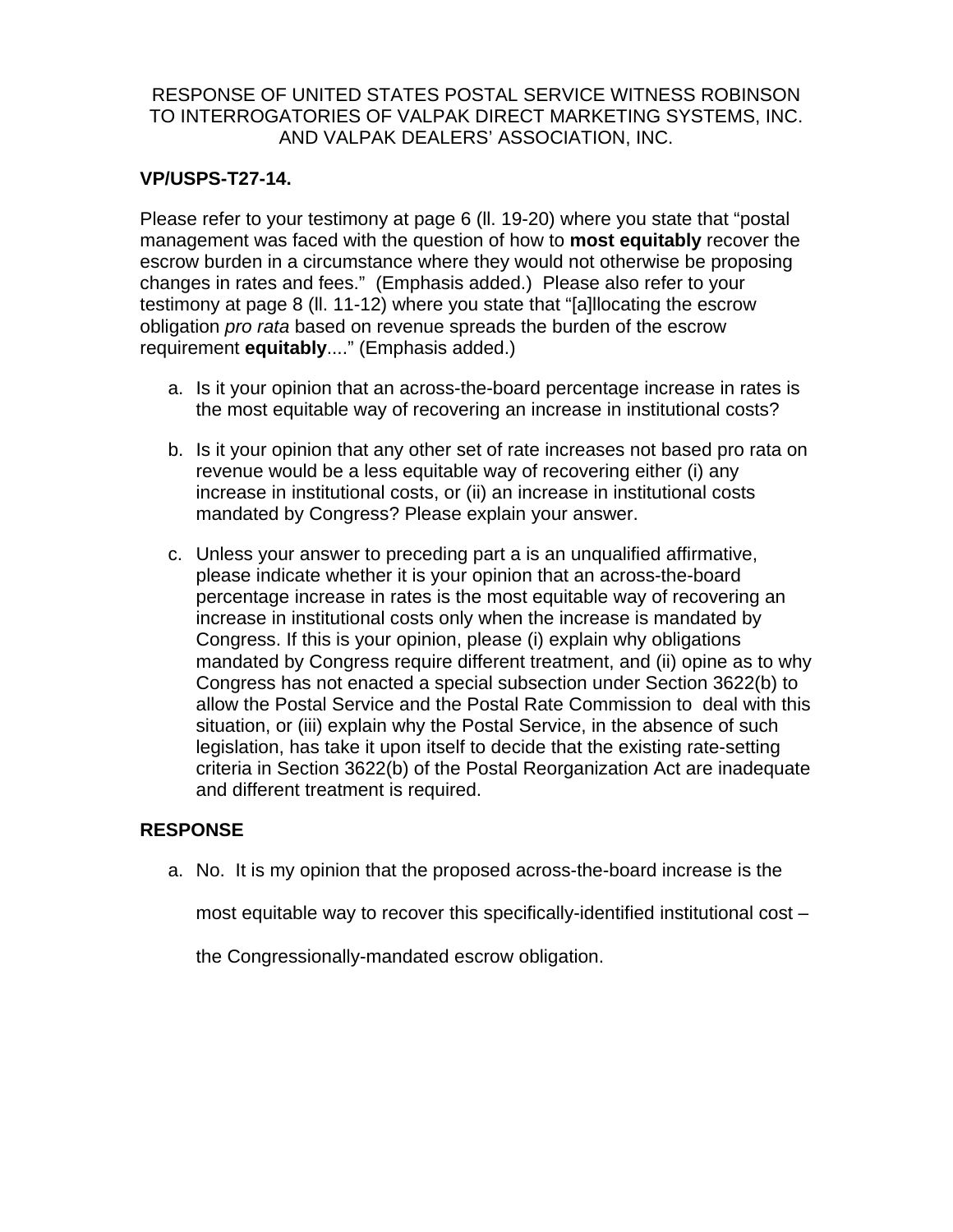#### **RESPONSE to VP/USPS-T27-14 (continued)**:

b.

- i. No. In past dockets, the Postal Service has proposed and the Postal Rate Commission has recommended the allocation of nonescrow institutional costs on bases other than on an across-theboard basis. I believe this to have been appropriate given the circumstances surrounding those dockets. However, given the circumstances surrounding this docket, I believe that the allocation of the escrow obligation on a pro rata revenue basis to be appropriate.
- ii. No, while I believe the escrow requirement to be unusual and it is not likely that a similar circumstance will arise again; I cannot speculate on all possible future actions of Congress. Compared to prior Congressional actions, the escrow requirement is unique in that it is not associated with the ongoing operations of the Postal Service, and it has not been dedicated to any specified purpose. In past instances, for example the OBRAs of the early 1990s, Congressionally-mandated changes in Postal Service costs were addressed through a more conventional rate approach. Generally, I would expect that to be the case in most instances. However, the treatment of any new burdens will certainly merit a full and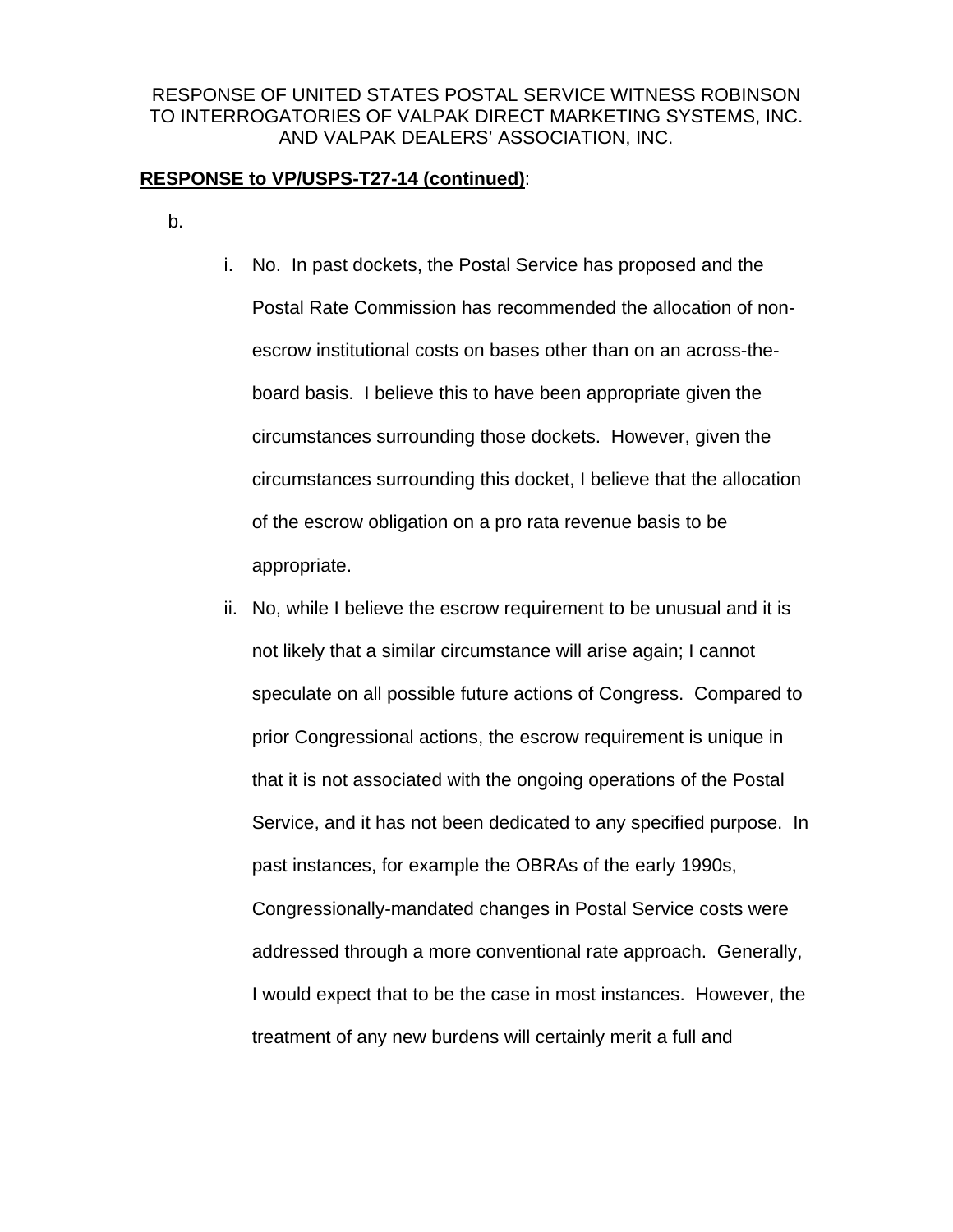#### **RESPONSE to VP/USPS-T27-14 (continued)**:

independent judgment based on the particular facts underlying the specific circumstance.

c. No. While I cannot provide a specific example, it is possible that, at some point in the future, an across-the-board percentage increase would be an appropriate way to recover some institutional cost burden that was not mandated by Congress. However, I would expect such an occurrence to be infrequent. The specific circumstances surrounding such a cost would need to be examined to make such a determination. While the pricing criteria of section 3622(b) do not address every particular circumstance that could possibly arise in postal ratemaking, it does provide sufficient flexibility to address many different circumstances including the escrow obligation. The Postal Service has not decided that the existing ratesetting criteria are inadequate; we have determined that under the current circumstances that an across-the-board increase is appropriate based on an evaluation of the pricing criteria.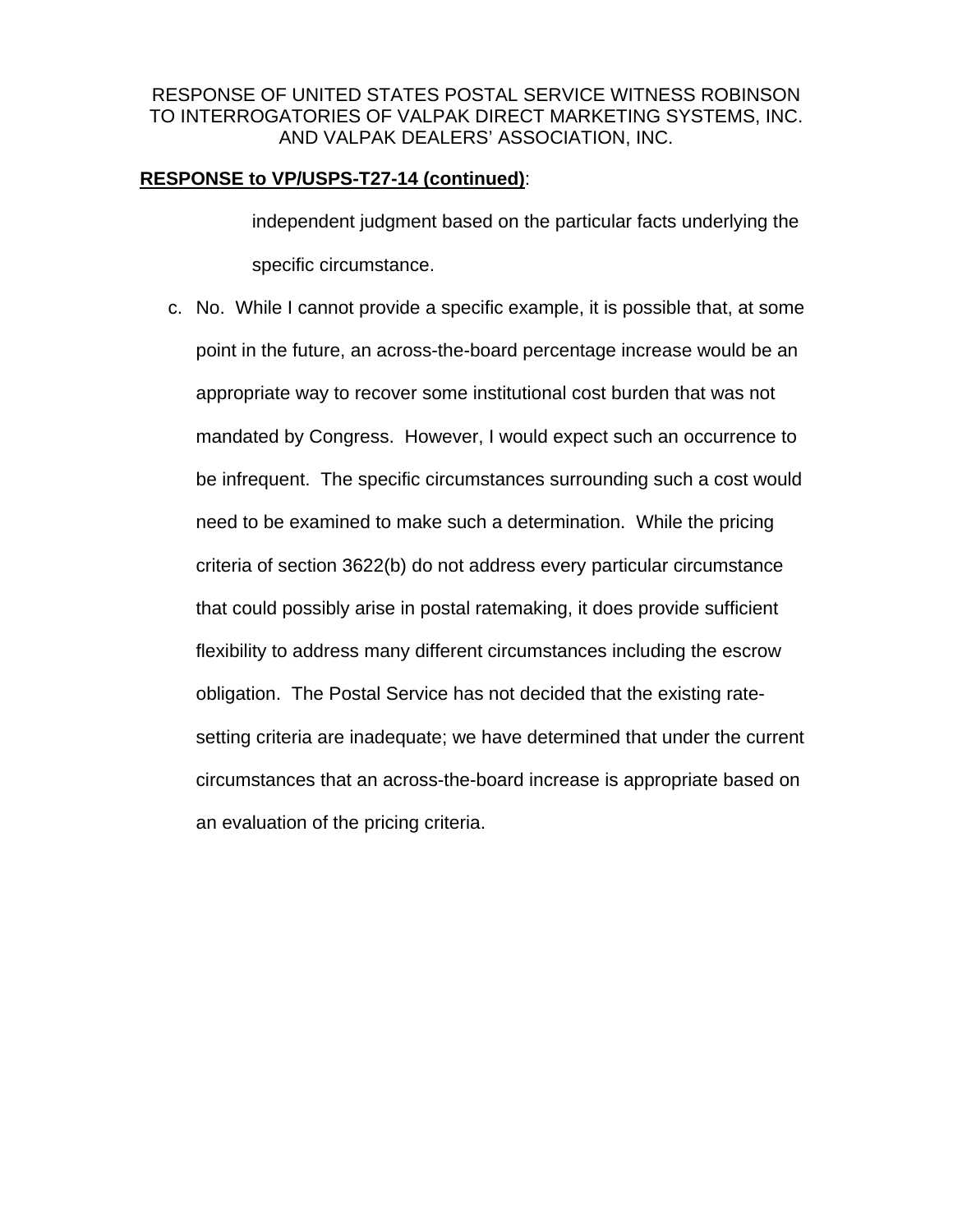### **VP/USPS-T27-15.**

Please refer to your testimony at page 12 (ll. 15-18) where you state: Because the escrow expense does not vary with mail volume, and, in fact, is not related to the provision of postal services, it would be unreasonable to propose that any one customer or group of customers bear a disproportionate share of this expense.

- a. Can you identify any institutional overhead expenses that vary with volume? Unless your answer is an unqualified negative, please identify each such expense.
- b. Has the Postal Service made any attempt to identify other expense items in its annual budget that may not be related to the provision of postal services?
- c. Would you agree that having Standard ECR mailers pay a 244.1 percent coverage, while, for example, Standard Regular mailers pay a 159.6 percent coverage and Periodicals within county mailers pay a 104.3 percent coverage, results in Standard ECR mailers bearing a "disproportionate share of this expense?" If not, please explain.
- d. Why is it reasonable to propose that any one customer, or group of customers, bear a disproportionate share of the Postal Service's institutional overhead expense, as the Postal Service has proposed in prior omnibus rate cases?

## **RESPONSE**

- a. No. It is my understanding that the intent of the attribution process is that institutional costs do not vary with volume.
- b. Yes. As discussed in my response to VP/USPS-T 27-13, I am using the
	- phrase "provision of postal services" in a very broad sense to include all

costs associated with the ongoing operation of the Postal Service. I

recognize that, in some contexts, the term "postal services" has a

narrower definition. It is my understanding that the annual budget

includes all operating costs and projected revenues for the Postal Service.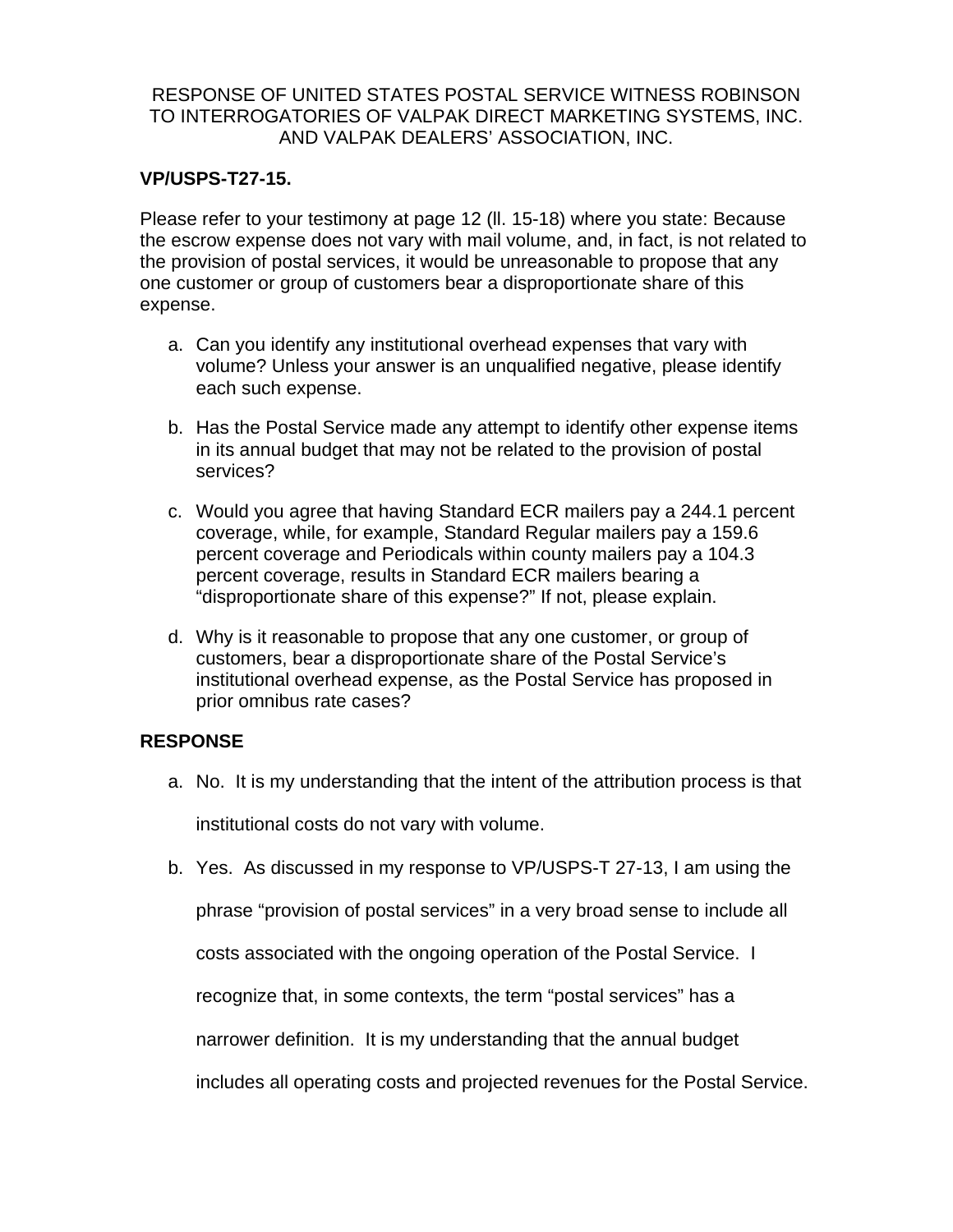#### **RESPONSE to VP/USPS-T27-15 (continued)**:

 $c. - d.$  The fact that cost coverages differ between subclasses and special services is not related to the escrow burden. As USPS-LR-K-114 indicates, the Postal Rate Commission has recommended (and the Postal Service has proposed, for that matter) different cost coverages based upon its view of the pricing criteria and the particular circumstances. That occured without the escrow requirement.

Witness Potter has stated that this rate increase proposal will be withdrawn if the escrow obligation is removed. Therefore, we have designed this increase to do two things: (1) recover the escrow requirement in the most fair and equitable way possible, and (2) recognize that the current rates and rate relationships would be maintained in the absence of escrow requirement.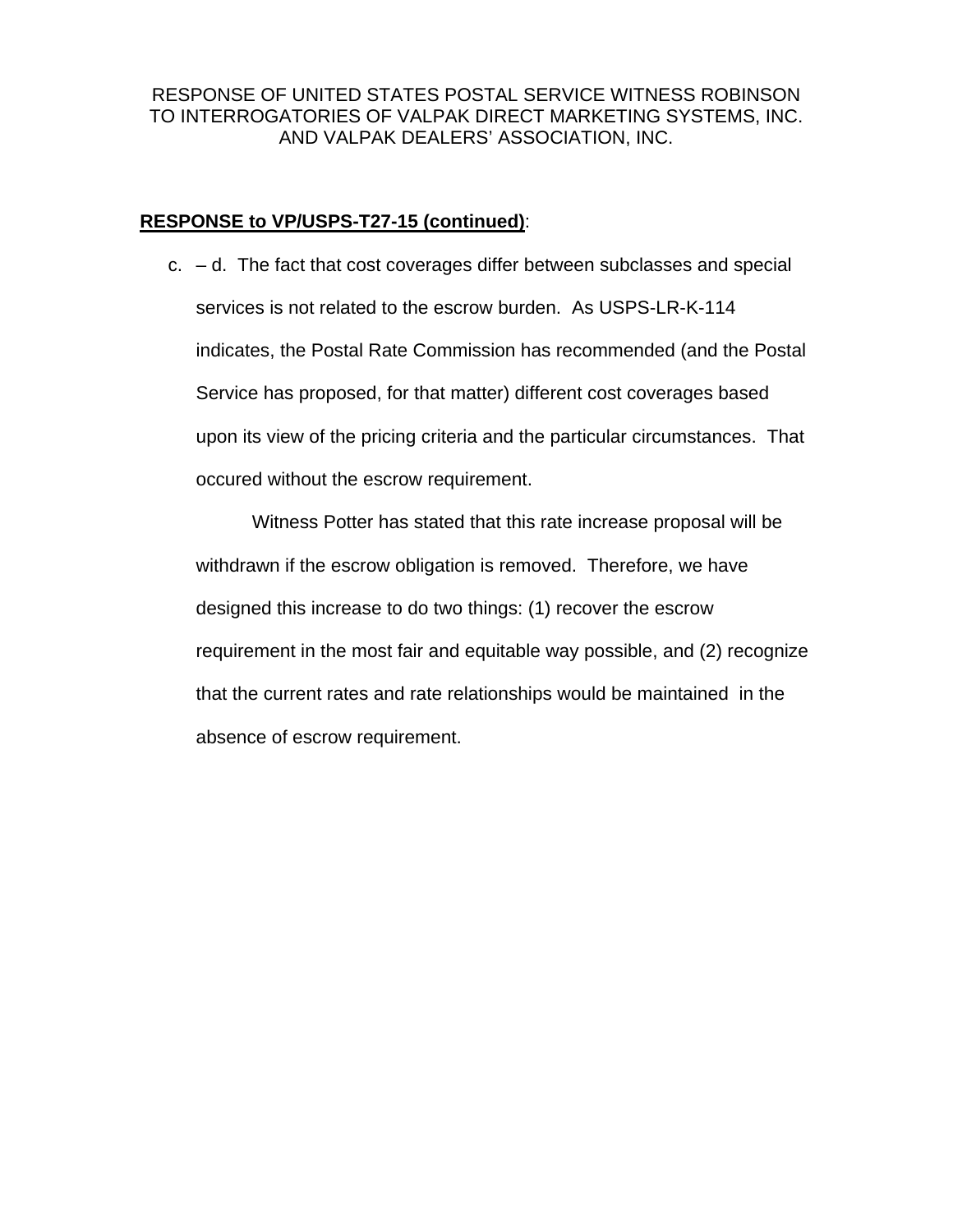### **VP/USPS-T27-17.**

Please refer to your testimony in Section IV.B, starting at page 13 (l. 15) where you discuss the Value of Service criterion contained in Section 3622(b)(2) of the Postal Reorganization Act. Aside from your explanation of the various factors that have been used to assess value of service, please explain how you explicitly took into account value of service when recommending (or reviewing) coverages for each class and subclass of mail, and how that consideration caused you either to increase or decrease the coverage on any individual class or subclass of mail. If the circumstances of this case caused you essentially to ignore, or override considerations of value of service, please so state.

## **RESPONSE**

In this case, the Postal Service was faced with the need to recover an escrow obligation that does not depend on the value of service associated with any particular class of mail. The escrow requirement has been Congressionallymandated and there is no indication that higher value of service or lower value of service mail classes were intended to bear a greater or lesser share of the escrow burden. Consequently, it was not appropriate to allocate this unique cost on the basis of the relative value of service. Value of service was considered and is incorporated in the proposed rates through the cumulative judgments of the Postal Rate Commission regarding value of service of the specific mail classes. In this instance, it is not correct to say that value of service considerations were ignored, they were not. However, consideration of the unique nature of the escrow expense suggests that differential allocation of the escrow expense based on value of service was inappropriate.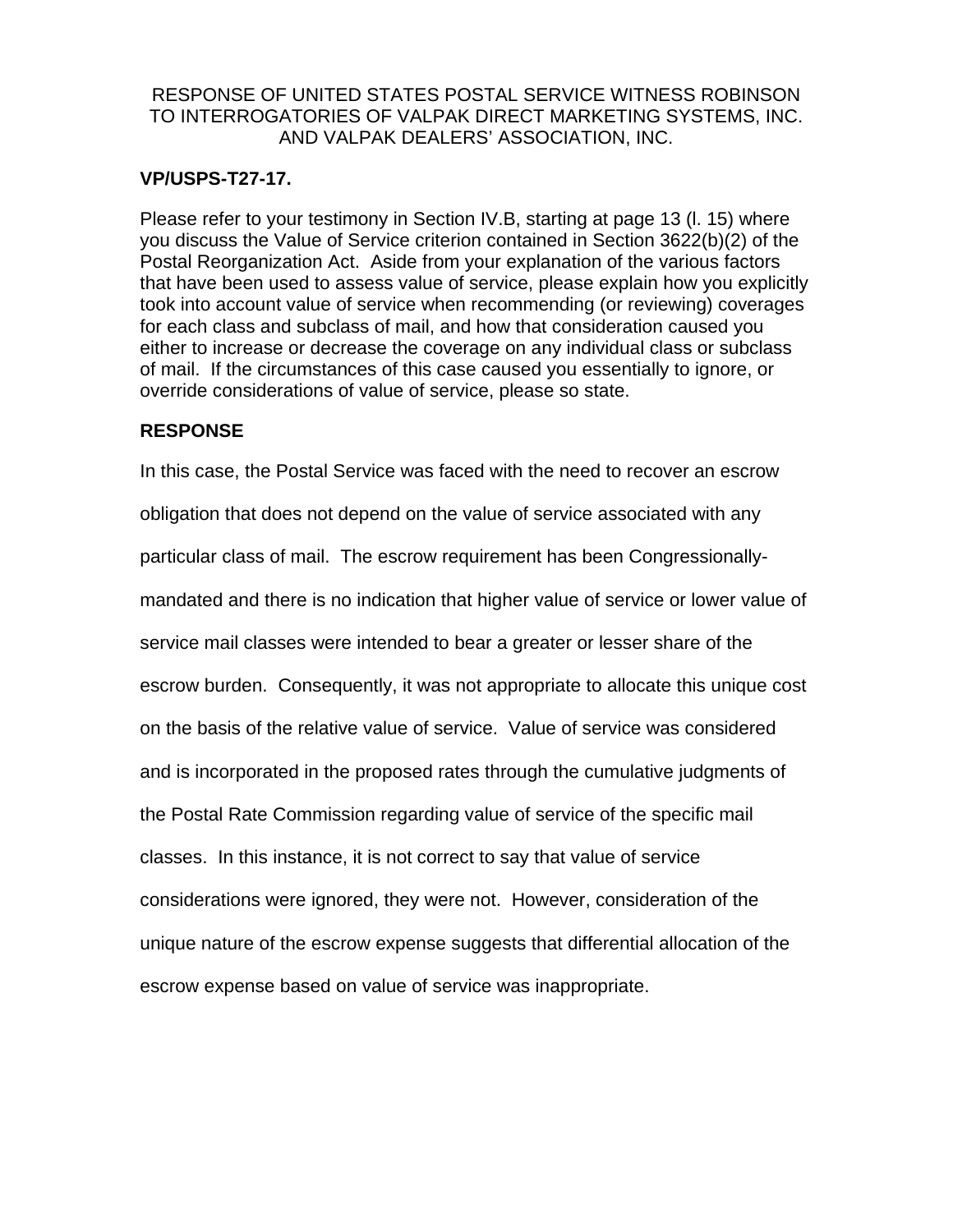### **VP/USPS-T27-18.**

Please refer to your testimony at page 18 (ll. 6-7) where, in your discussion of Criterion 4, Effect of Rate Increases, you state that "Public Law 108-18 does not differentiate between customers in the imposition of the escrow."

- a. Did the Omnibus Budget Reconciliation Act of 1990 differentiate between postal customers?
- b. Did the Omnibus Budget Reconciliation Act of 1993 differentiate between postal customers?
- c. Did the Balanced Budget Act of 1997 differentiate between postal customers?
- d. Did the section of Public Law 108-18 that requires the Postal Service to pay Civil Service Retirement System ("CSRS") retirement benefits for military service differentiate between postal customers?
- e. Does your above-quoted statement mean that you felt it was necessary for Public Law 108-18 to differentiate between postal customers on the basis of the number of available alternatives in order for you to give explicit consideration and weight to this criterion in Section 3622(b)? If this is not a correct interpretation of what you intended, please explain what you meant.
- f. In light of the criteria already contained in Section 3622(b) of the Postal Reorganization Act, please explain why any act of Congress that imposes some kind of financial obligation on the Postal Service also should contain explicit provisions that differentiate between postal customers.

## **RESPONSE**

- a. No.
- b. No.
- c. No.
- d. No.
- e. This is not a correct interpretation of my statement. If Congress had

included specific direction as to how the escrow burden was to be

allocated based on the number of available alternatives, then the Postal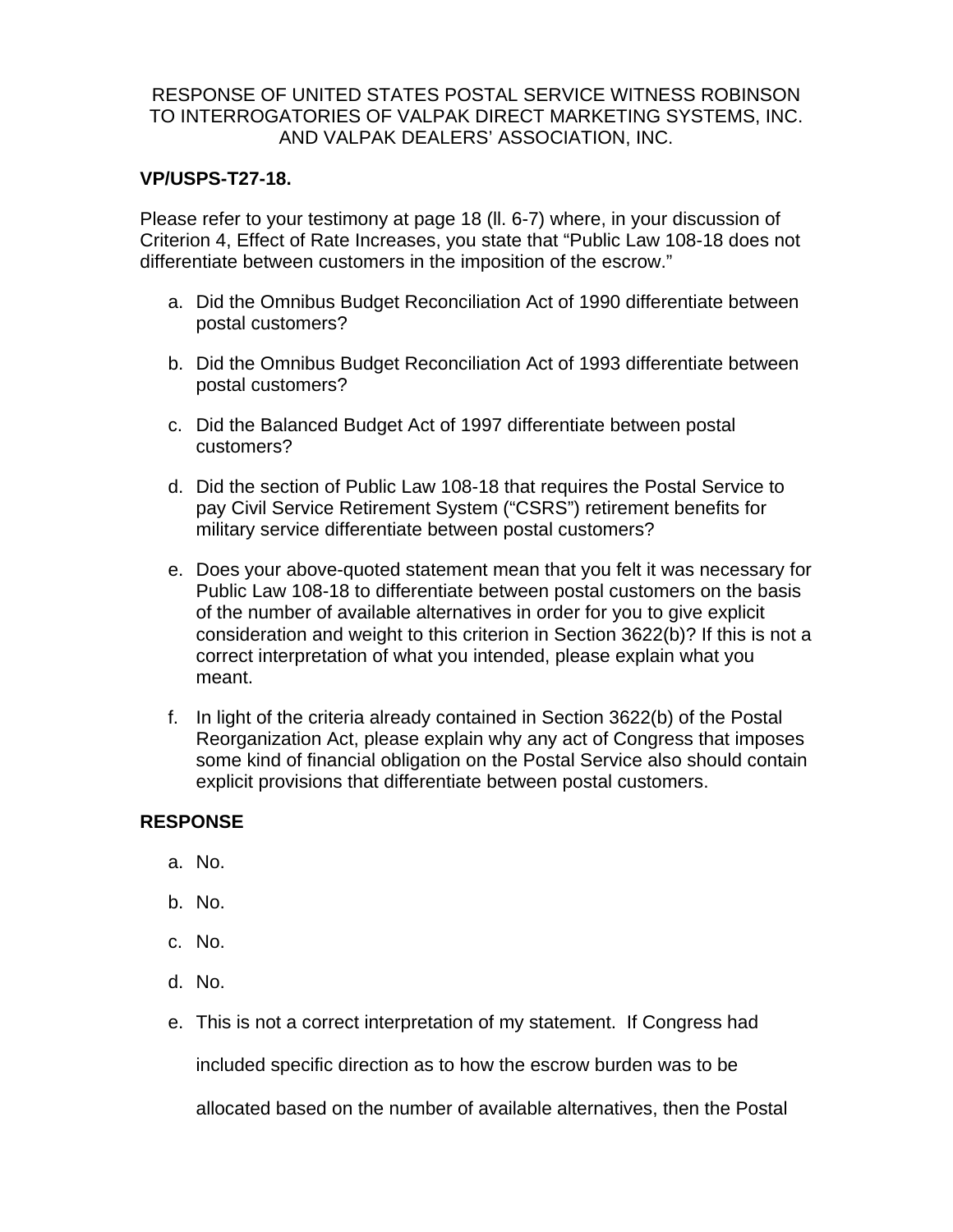#### **RESPONSE to VP/USPS-T27-18 (continued)**:

Service would have proposed rates that complied with this direction. However, because this direction was not included in Public Law 108-18, the Postal Service has the discretion to propose rates that are consistent with the pricing criteria. The current proposal to recover the escrow requirement based on an across-the-board increase in rates is consistent with the pricing criteria and does reflect a consideration of each of the criteria. While I am not an expert on all of the provisions of the four acts listed in parts  $a - d$  of this question, it is my understanding that each of these acts were specific in terms of the obligations placed upon the Postal Service and imposed some costs associated with the Postal Service or Post Office Department activities and administration. This is fundamentally different from the escrow obligation which is unrelated to the current or past operation and administration of the Postal Service or Post Office Department.

f. I do not believe that Congress is obligated to include provisions which differentiate between postal customers in any act of Congress. However, to the extent that such provisions are included in statute, the Postal Service will reflect those requirements in its rate proposals.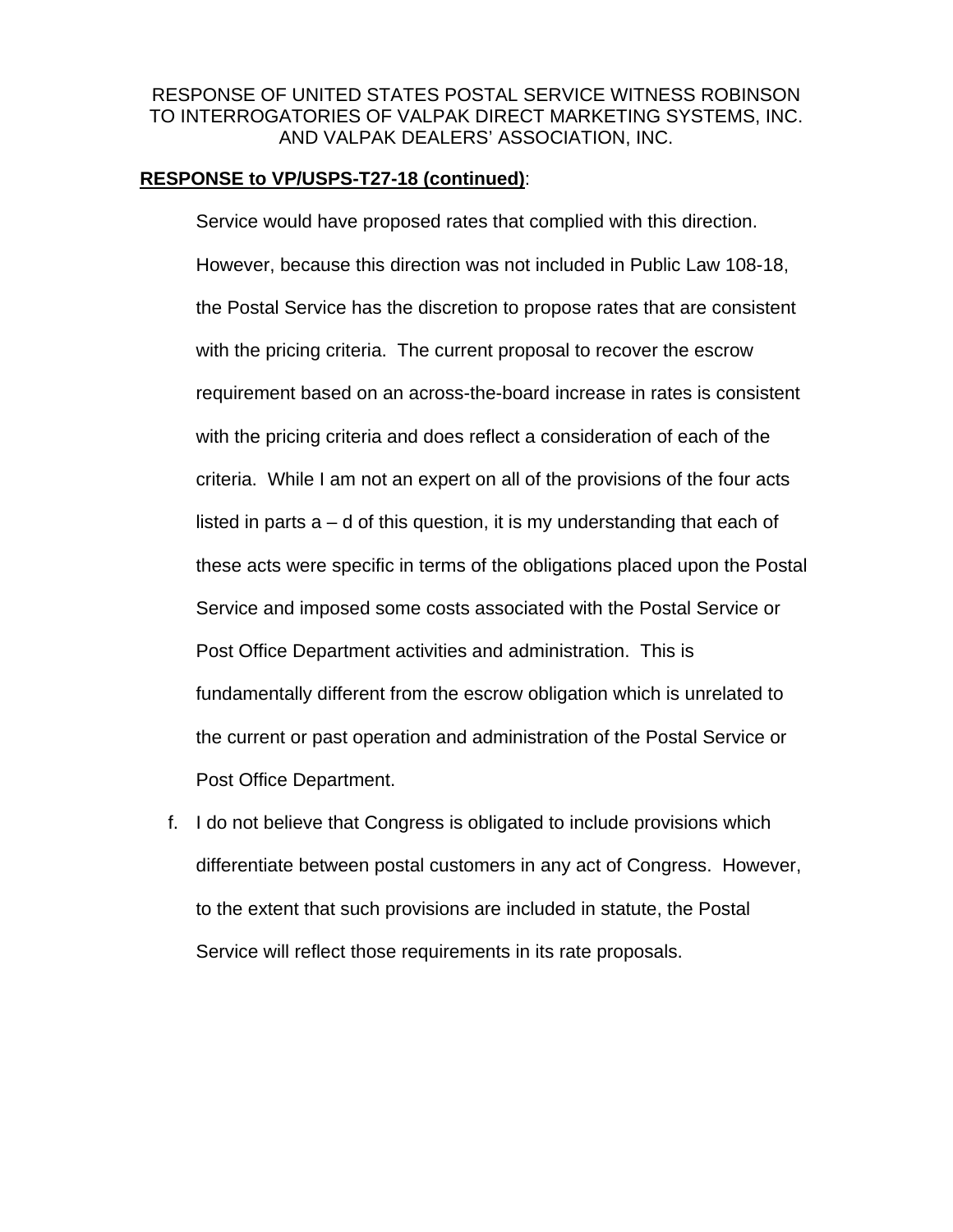### **VP/USPS-T27-19.**

Please refer to your testimony at page 19 (ll. 15-16) where you discuss available alternatives, and state that "Public Law 108-18 has not differentiated customers on the basis of the number of available alternatives."

- a. Did the Omnibus Budget Reconciliation Act of 1990 differentiate postal customers on the basis of the number of available alternatives?
- b. Did the Omnibus Budget Reconciliation Act of 1993 differentiate postal customers on the basis of the number of available alternatives?
- c. Did the Balanced Budget Act of 1997 differentiate postal customers on the basis of the number of available alternatives?
- d. Did the section of Public Law 108-18 that requires the Postal Service to pay CSRS retirement benefits for military service differentiate between postal customers on the basis of the number of available alternatives?
- e. Does your above-quoted statement mean that you felt it was necessary for Public Law 108-18 to differentiate customers on the basis of the number of available alternatives in order for you to give explicit consideration and weight to this criterion in Section 3622(b)? If this is not a correct interpretation of what you intended, please explain what you meant.
- f. Please explain how you explicitly took available alternatives into account, especially changes and developments in available alternatives since Docket No. R2001-1, when recommending the coverages for each individual class or subclass of mail. If the circumstances of this case caused you to ignore, or override considerations of available alternatives, please so state.

## **RESPONSE:**

- a. No.
- b. No.
- c. No.
- d. No.
- e. This is not a correct interpretation of my statement. If Congress had

included specific direction as to how the escrow burden was to be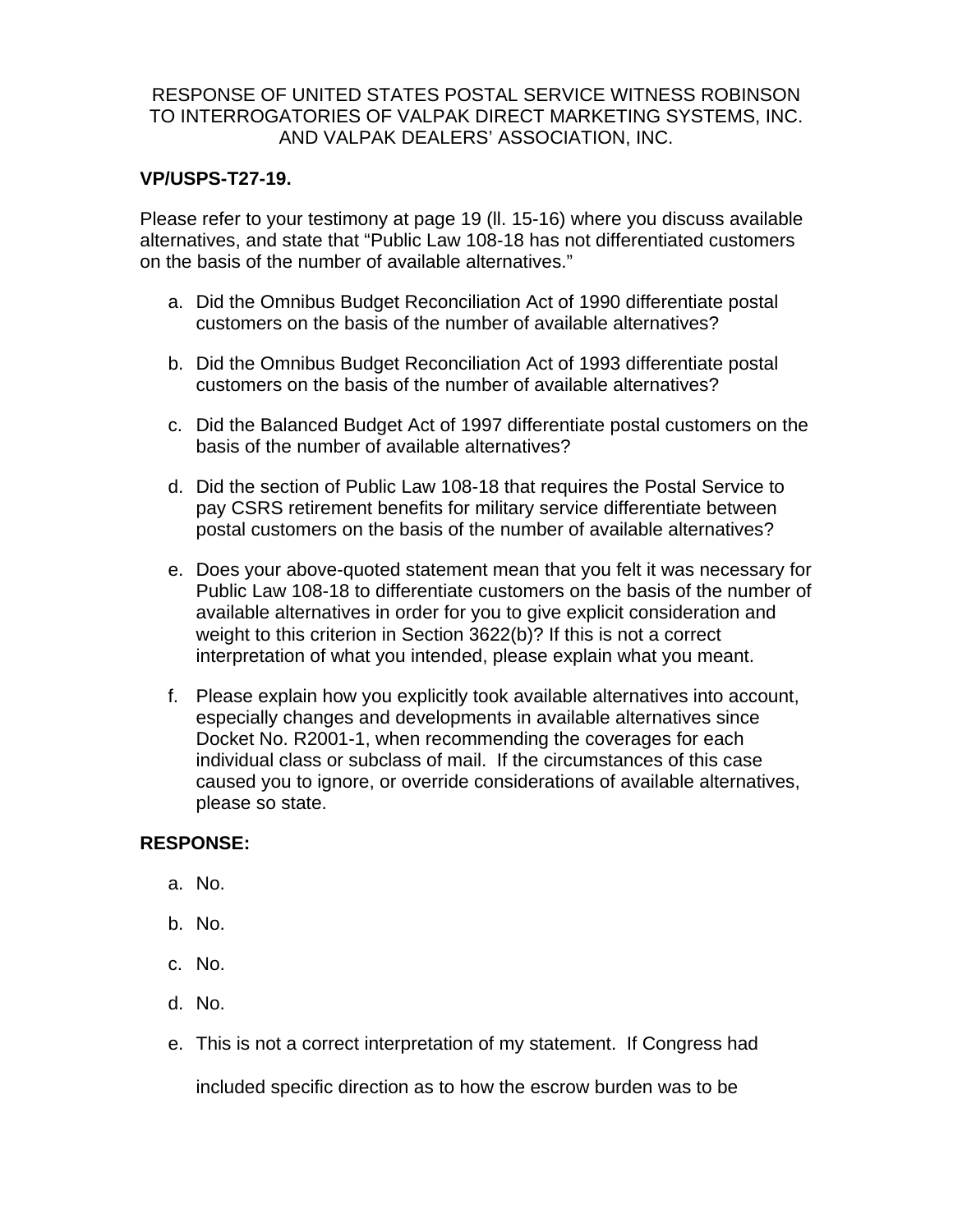#### **RESPONSE to VP/USPS-T27-19 (continued)**:

allocated based on the number of available alternatives, then the Postal Service would have proposed rates that complied with this direction. However, because this direction was not included in Public Law 108-18, the Postal Service has the discretion to propose rates that are consistent with the pricing criteria. The current proposal to recover the escrow requirement based on an across-the-board increase in rates is consistent with the pricing criteria and does reflect a consideration of each of the criteria. . While I am not an expert on all of the provisions of the four acts listed in parts  $a - d$  of this question, it is my understanding that each of these acts were specific in terms of the obligations placed upon the Postal Service and imposed some costs associated with the Postal Service or Post Office Department activities and administration. This is fundamentally different from the escrow obligation which is unrelated to the current or past operation and administration of the Postal Service or Post Office Department. The current proposal to recover the escrow requirement based on an across-the-board increase in rates is consistent with the pricing criteria and does reflect a consideration of each of the criteria.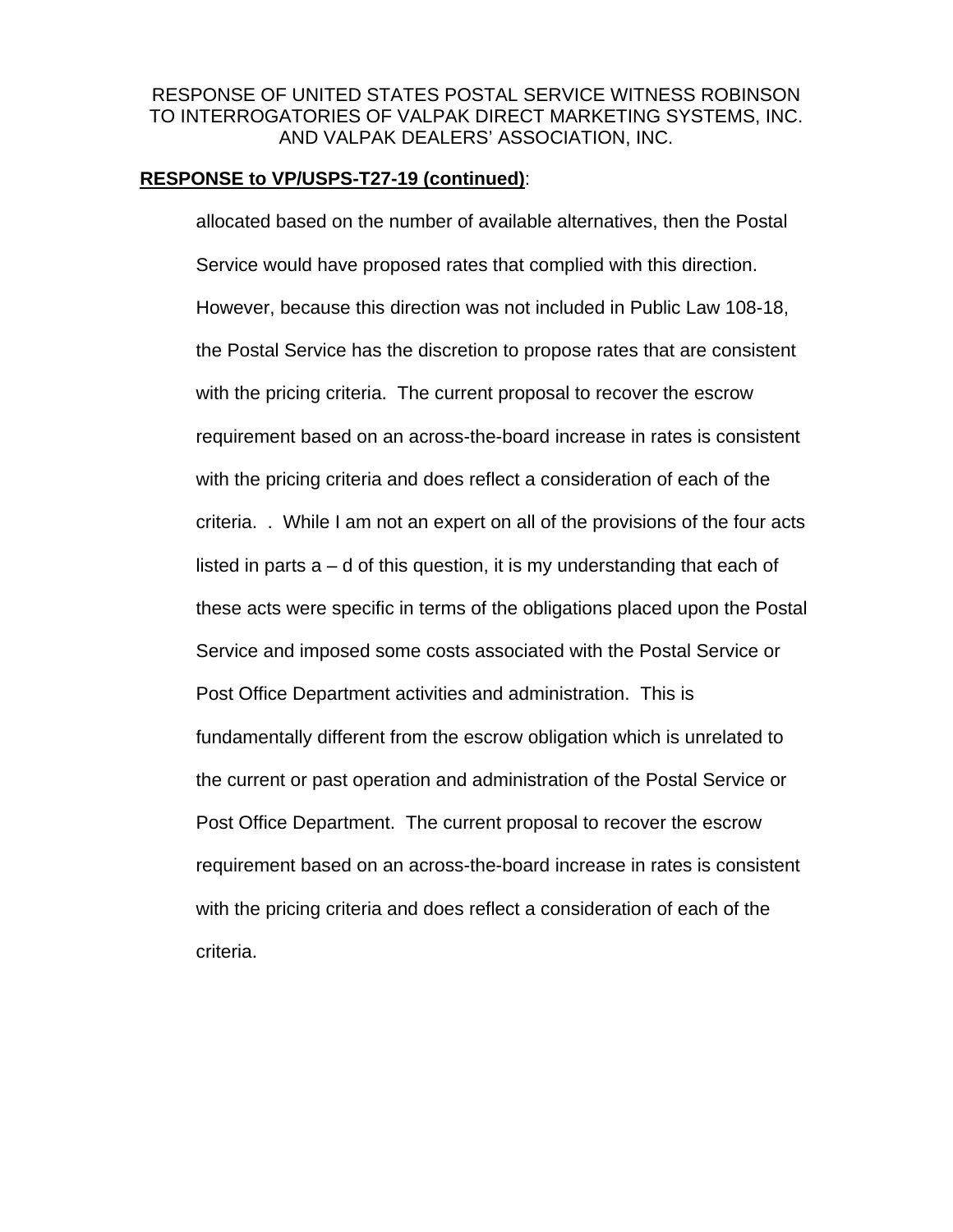### **RESPONSE to VP/USPS-T27-19 (continued)**:

f. The effect of the number of available alternatives was considered to be incorporated in the current rates through the cumulative application of the pricing criteria embodied in the current rates. In the absence of the escrow requirement, the Postal Service would not have proposed a change in rates and fees and thus would not have incorporated any assessment of the changes in available alternatives. In preparing this rate proposal, I discussed the pricing criteria with management and weighed the issues that you are raising. However, on balance, a policy determination was made that the need to recover the escrow requirement supported an across-the-board proposal. The requirement to reflect the number of available alternatives is designed, in part, to provide protection for customers who for statutory or other structural reasons have few options to using the Postal Service. Since 2001, there have been relatively few changes in the number of available alternatives, most of the changes that have occurred (e.g., increasing ability to use electronic substitutes for mail) have tended to increase the number of available alternatives suggesting that these customers are not always as reliant upon the mails as they were formerly.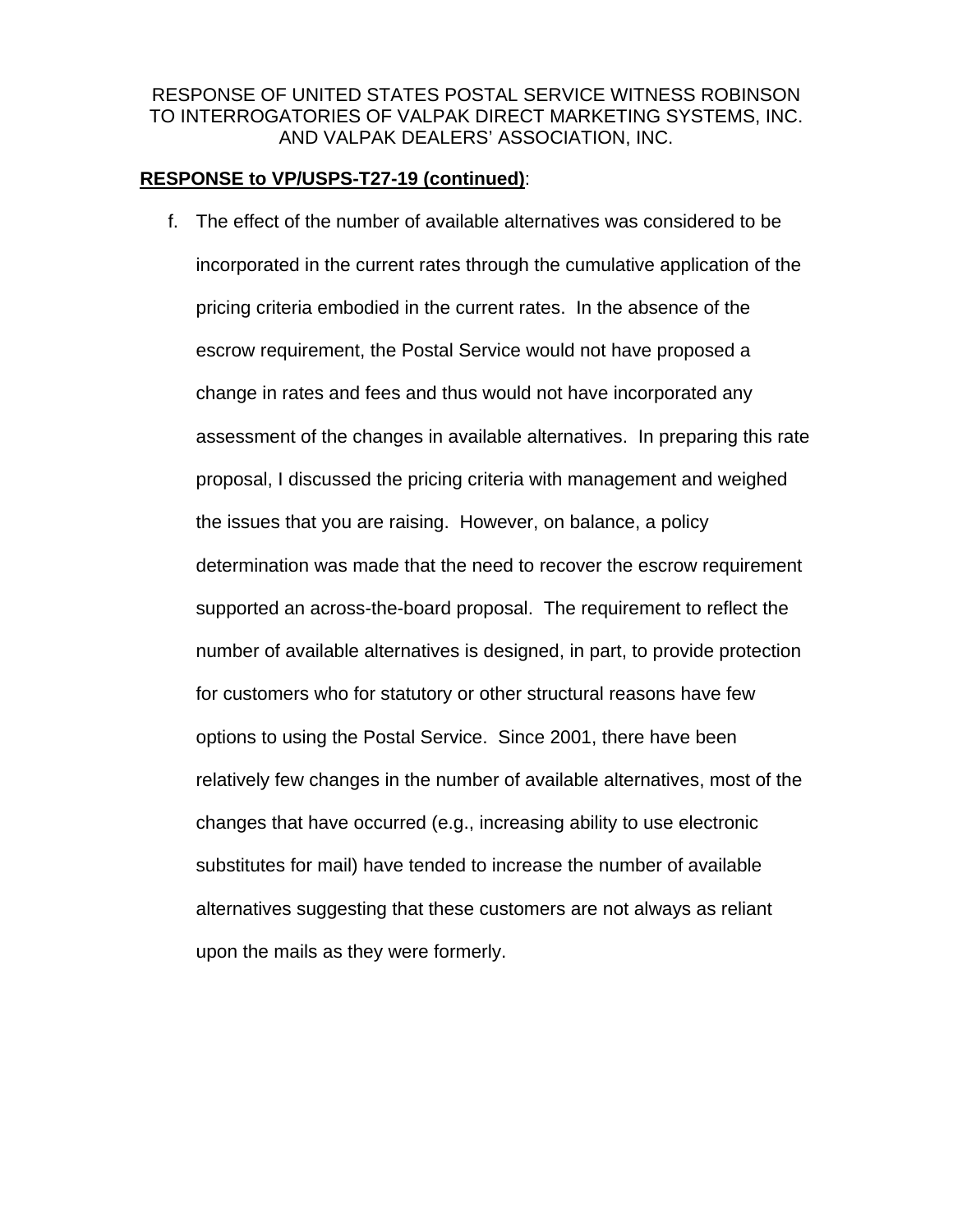#### **VP/USPS-T27-20.**

Please refer to your testimony at page 6 (l. 13) where you state that "the escrow obligation does not serve a 'postal' function."

- a. Please define what you mean by the term "postal function" as you use it here.
- b. Please explain how retirement payments for military service serve a "postal" function.
- c. Please explain how workers' compensation expenses for injuries incurred prior to 1971 serve a "postal" function.

#### **RESPONSE:**

a. –c A postal function in this context refers to expenses associated with the ongoing operation of the Postal Service as described in the response to VP/USPS-T27-13. Retirement expenses arise from the provision of mail services and the administration of the Postal Service. These expenses arise from Congress's determination that the Postal Service is obligated to fund these expenses. The escrow requirement differs from these other costs in that it has not been dedicated to any specific use by Congress.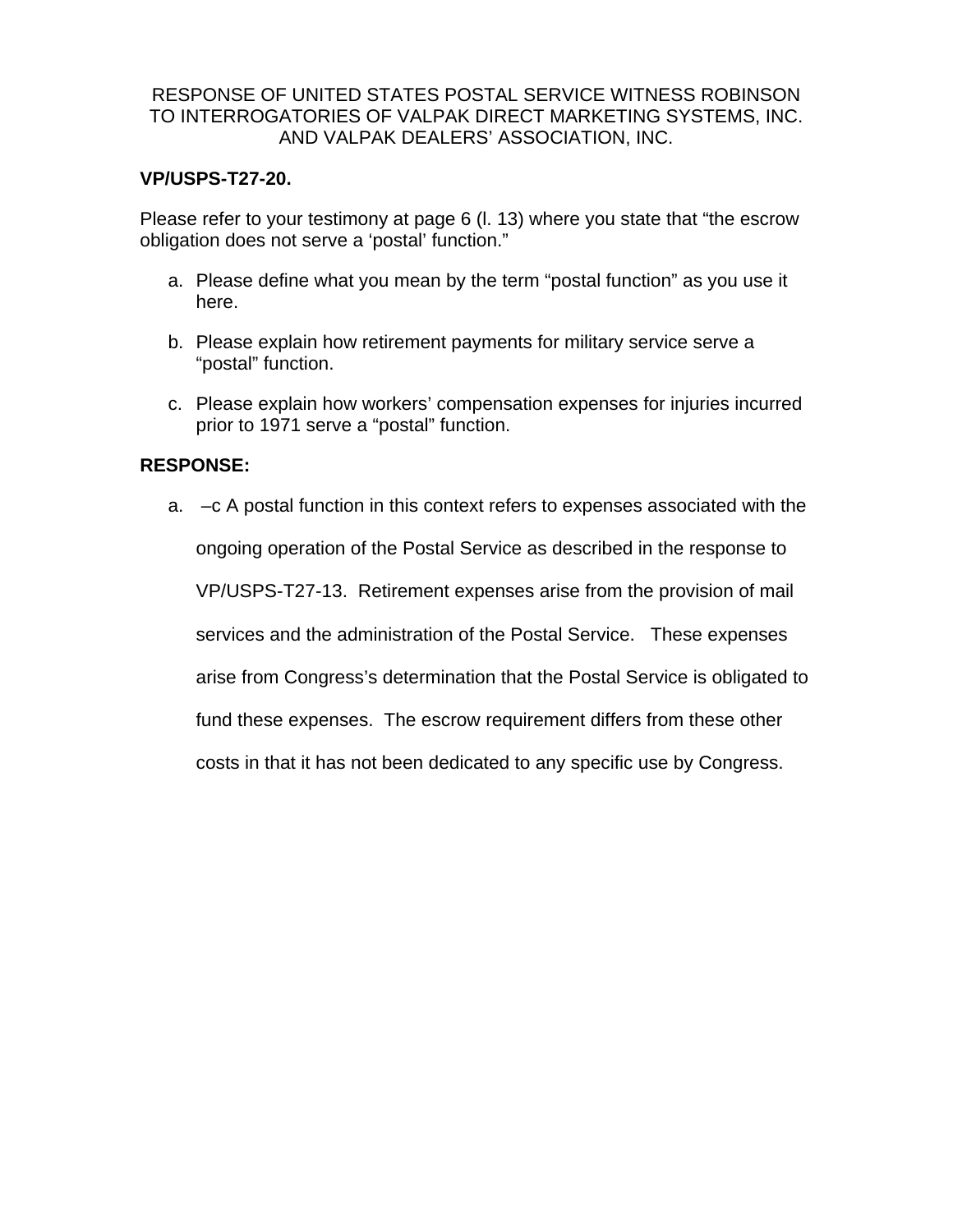#### **VP/USPS-T27-21.**

Please refer to your response to VP/USPS-T27-3(k) where you state: Efforts to force fit past coverages to a new case can only succeed if one is compelled to ignore all new information and solely dwell on the past.

- a. Would you agree that an across-the-board rate increase is built solely on prior rates already in existence? Please explain any disagreement.
- b. Would you agree that an across-the-board rate increase ignores all new information as regards changes in cost, demand, competition, elasticities of demand, etc. Please explain any disagreement.

#### **RESPONSE:**

- a. No. The across-the-board increase proposed in this case incorporates an evaluation of the escrow obligation and an assessment of the way to recover this obligation that most appropriately recovers this cost consistent with the nine ratemaking criteria of the Act. It is built on the current rates; however, these rates were not the sole consideration in proposing the across-the-board rate increase.
- b. No. I do not agree that this across-the-board increase ignores all new information. The determination that an across-the-board increase was appropriate involved a weighing of other possible rate proposals involving different rate increases for individual classes of mail. However, this evaluation resulted in the determination that an across-the-board increase was the most appropriate proposal because (1) no rate change would have been proposed absent the escrow requirement, (2) the Postal Service would withdraw the request if Congress acted to remove the escrow requirement and (3) the escrow requirement is not dedicated to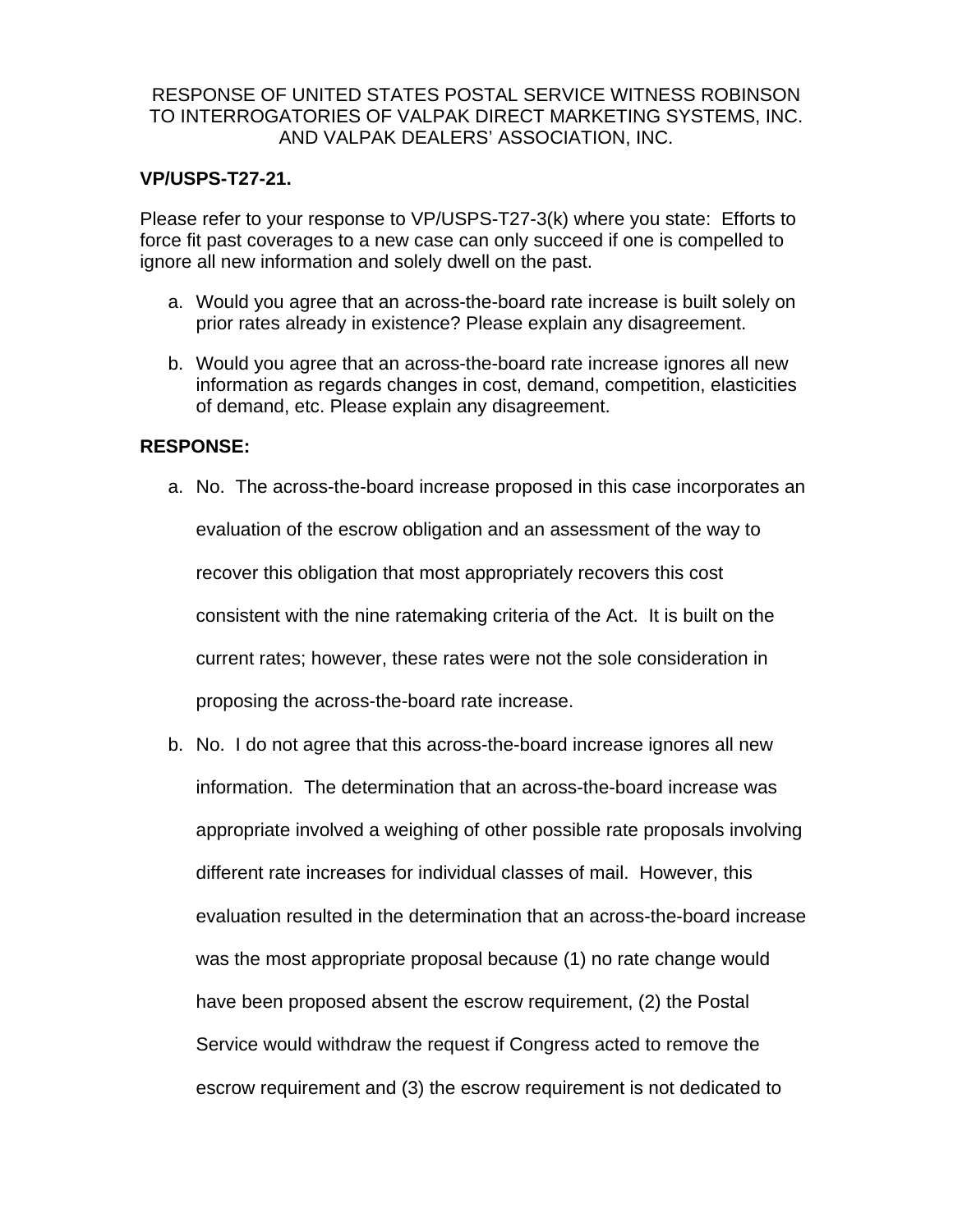## **RESPONSE to VP/USPS-T27-21 (continued)**:

funding any function undertaken by the Postal Service. Please see, also, the

responses to VP/USPS-T27-18 and VP/USPS-T27-19.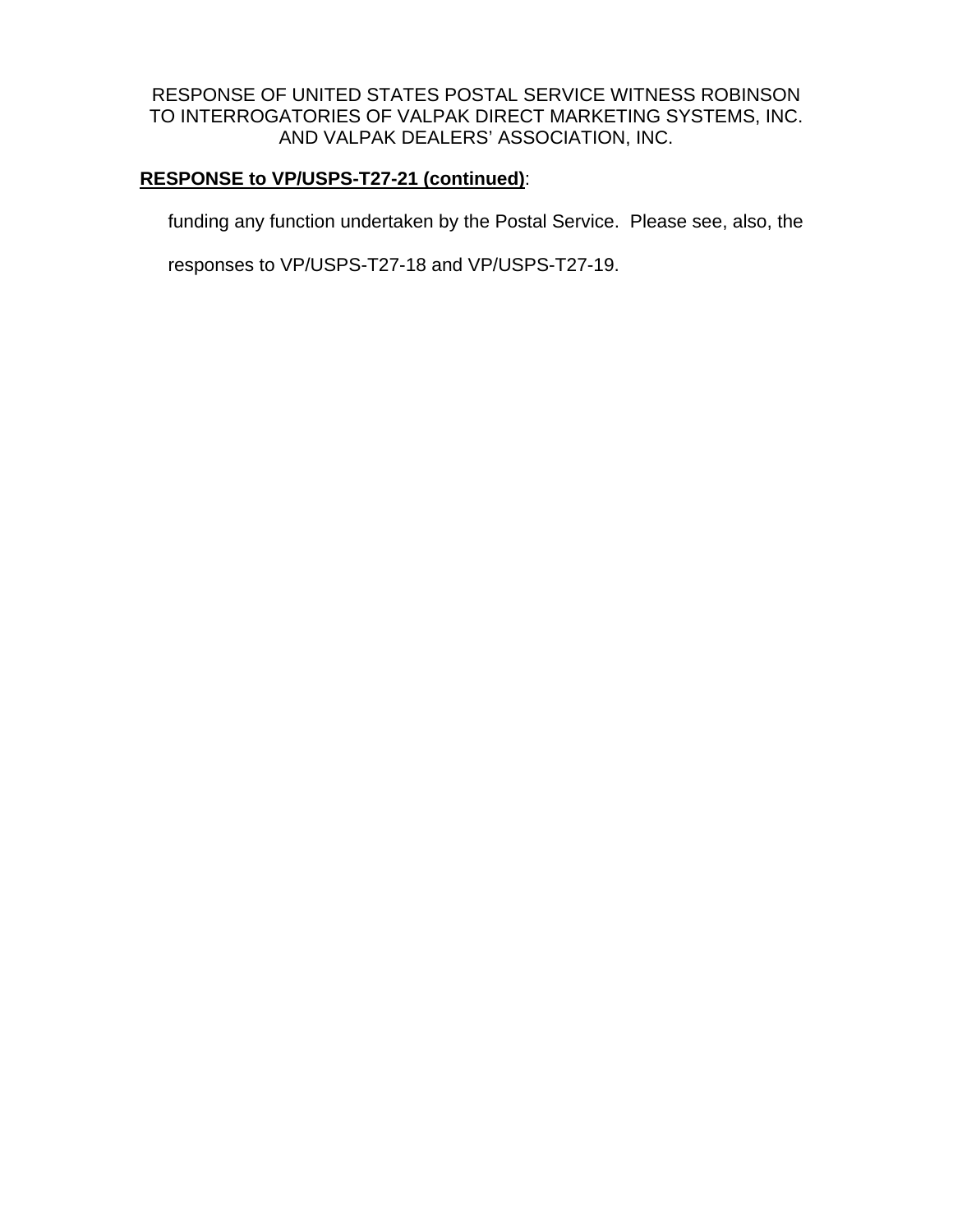### **VP/USPS-T27-22.**

Please refer to your response to VP/USPS-T27-7 where, as part of your response, you state:

The potential for Congressional action removing the escrow requirement must be considered. The proposed across-the-board rate increase permits the Commission to separate the escrow obligation from other issues in rate design that would not otherwise be raised by the Postal Service.

- a. If the Postal Service, the Commission and mailers are to consider the potential for Congressional action removing the escrow requirement, should they also consider the potential for Congressional action eliminating future rate cases and thereby causing rates resulting from your proposed acrossthe-board increase becoming the basis for rates in the foreseeable future?
- b. In your opinion, is the potential for Congressional inaction a possibility that also should be considered?
- c. With respect to your statement that the proposed across-the-board rate increase permits the Commission to separate the escrow obligation from other issues in rate design, does Public Law 108-18 or the Postal Reorganization Act mandate that the Commission make such a separation?
- d. With respect to your statement that the proposed across-the-board rate increase permits the Commission to separate the escrow obligation from other issues in rate design, does Public Law 108-18 or the Postal Reorganization Act in any way obligate the Commission to make such a separation?
- e. With respect to your statement that the proposed across-the-board rate increase permits the Commission to separate the escrow obligation from other issues in rate design, does the Postal Reorganization Act allow the Commission to make such a separation, and then apply the criteria in Section 3622(b) differentially, to the point of virtually ignoring most of the criteria?

## **RESPONSE**

a. There are many possible courses Congress could undertake in pending

legislation. However, while it would not be unreasonable to consider the

range of possibilities, any specific Congressional action is not assured. It

does not seem reasonable to anticipate a specific future Congressional action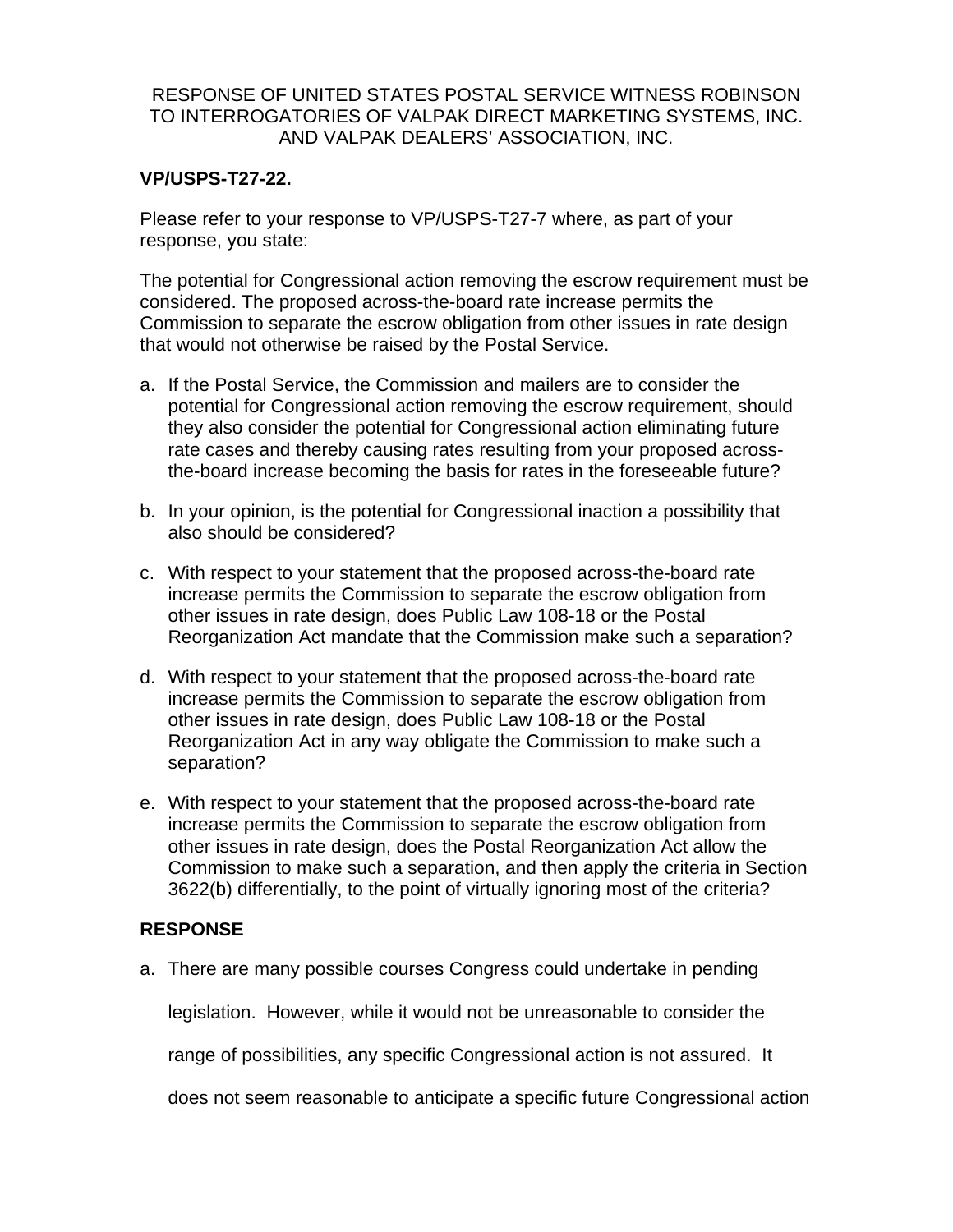#### **RESPONSE to VP/USPS-T27-22 (continued)**:

- b. to address the escrow requirement that will affect a fiscal year which begins in less than four months.
- c. Yes. The across-the-board proposal provides a way that the Postal Service can reasonably recover the escrow costs in the event that Congress does not act to remove this obligation.
- d. No. Public Law 108-18 and the Postal Reorganization Act do not mandate the Postal Rate Commission to take any specific action regarding the incorporation of the escrow obligation into rates. However, as discussed in my testimony, I believe the Postal Service's proposed across-the-board rate increase proposal approach is consistent with the requirements of both P. L. 108-18 and the PRA.
- e. No. Public Law 108-18 and the Postal Reorganization Act do not obligate the Postal Rate Commission to take any specific action regarding the incorporation of the escrow obligation into rates. However, as discussed in my testimony, I believe the Postal Service's proposed across-the-board rate increase proposal approach is consistent with the requirements of both P. L. 108-18 and the PRA.
- f. The Postal Reorganization Act allows the Commission to apply its discretion in allocating the institutional costs of the Postal Service to mail products and services. In this case, I believe that the application of an across-the-board increase to recover the escrow obligation is consistent with the pricing criteria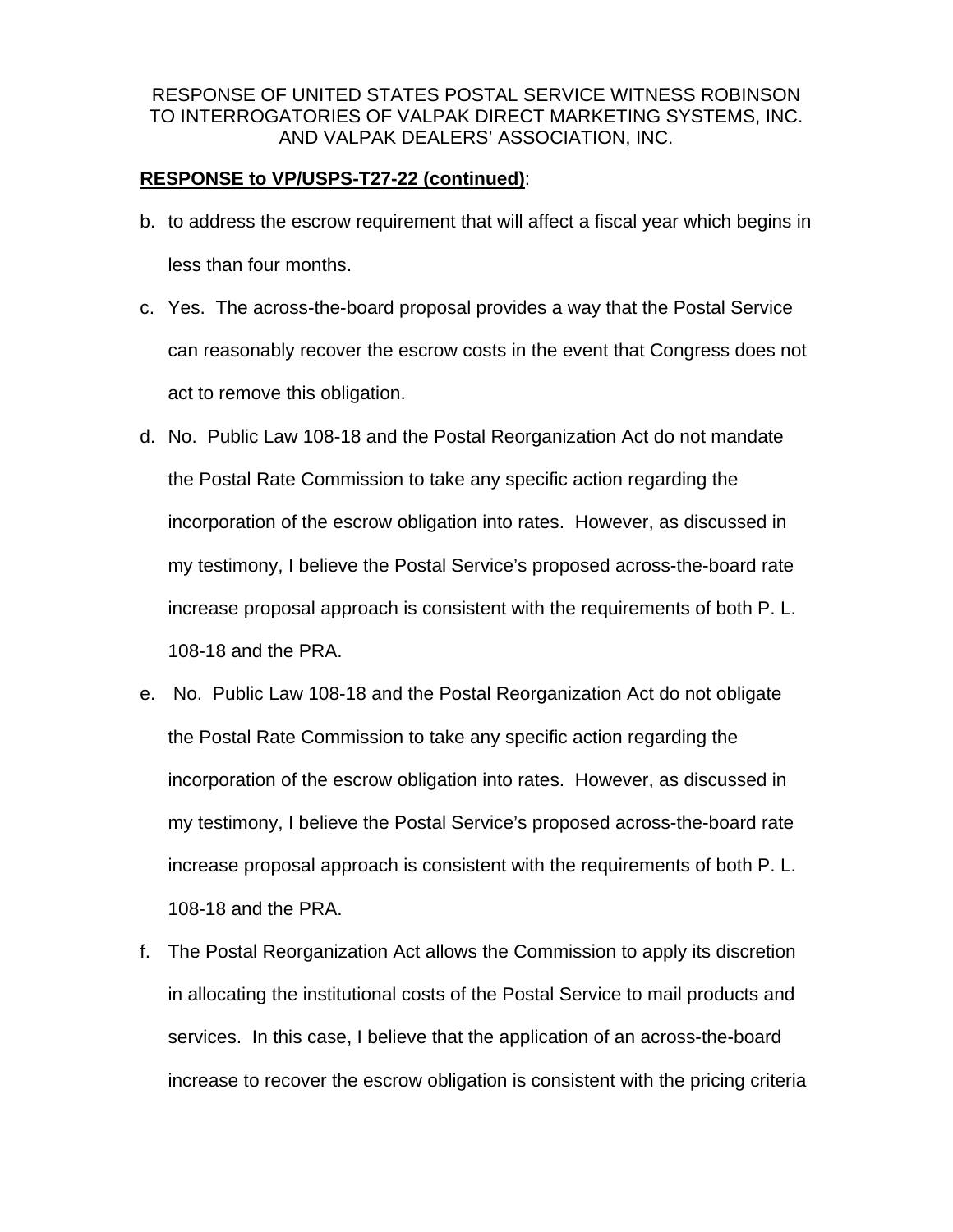# **RESPONSE to VP/USPS-T27-22 (continued)**:

of section 3622(b). The use of an across-the-board increase does not

"virtually ignore" the pricing criteria; rather it recognizes that the unique nature

of this obligation – which is not driven by any postal operation – cannot be

differentially assessed to individual mail classes.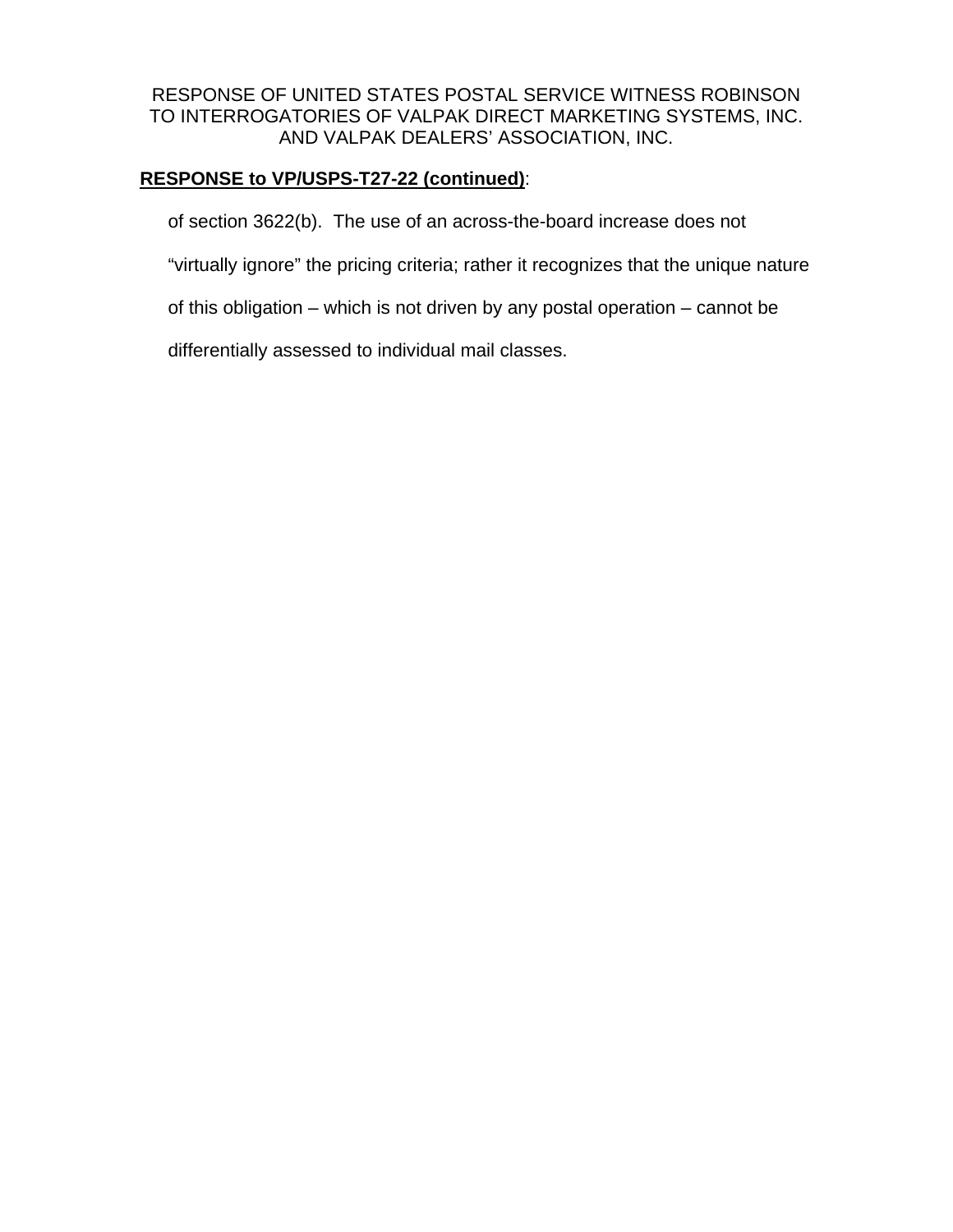### **VP/USPS-T27-23.**

- a. Please confirm that your testimony does not contain or discuss either markups or coverage of individual subclasses using PRC attributable costs. If you do not confirm, please indicate where in your testimony these data can be found.
- b. Please confirm that the markups for individual subclasses using PRC attributable costs can be found only in USPS-LR-K-114, which is a Category 5 library reference, and which you do not sponsor. If you do not confirm, please explain.
- c. Please confirm that, using PRC attributable costs, library reference USPS-LR-K-114 indicates that both (i) Within County Periodicals and (ii) Media Mail and Library Mail have negative markups — *i.e.*, coverages of less than 100 percent — which means that neither subclass covers its attributable costs. If you do not confirm, please explain.
- d. When you prepared your testimony, did you refer to library reference USPS-LR- K-114?
- e. Is it your recommendation that the Commission should approve rates that are known to you to be less than attributable cost?

## **RESPONSE**:

a. Confirmed except to the extent that Table 3 at page 24 presents markup

indices using the Postal Rate Commission costing methodology from Docket

No. R2001-1.

- b. Confirmed. See also my response to MMA/USPS-T27-1.
- c. Confirmed, using the Postal Rate Commission costing methodology.
- d. Yes.
- e. No. It is my proposal that the Postal Rate Commission recommend rates that cover costs based on the Postal Service's estimated costs on record in this proceeding. In all cases, using the Postal Service's costing methodology, the proposed rates and fees cover costs in the test-year-after-rates. Exhibit